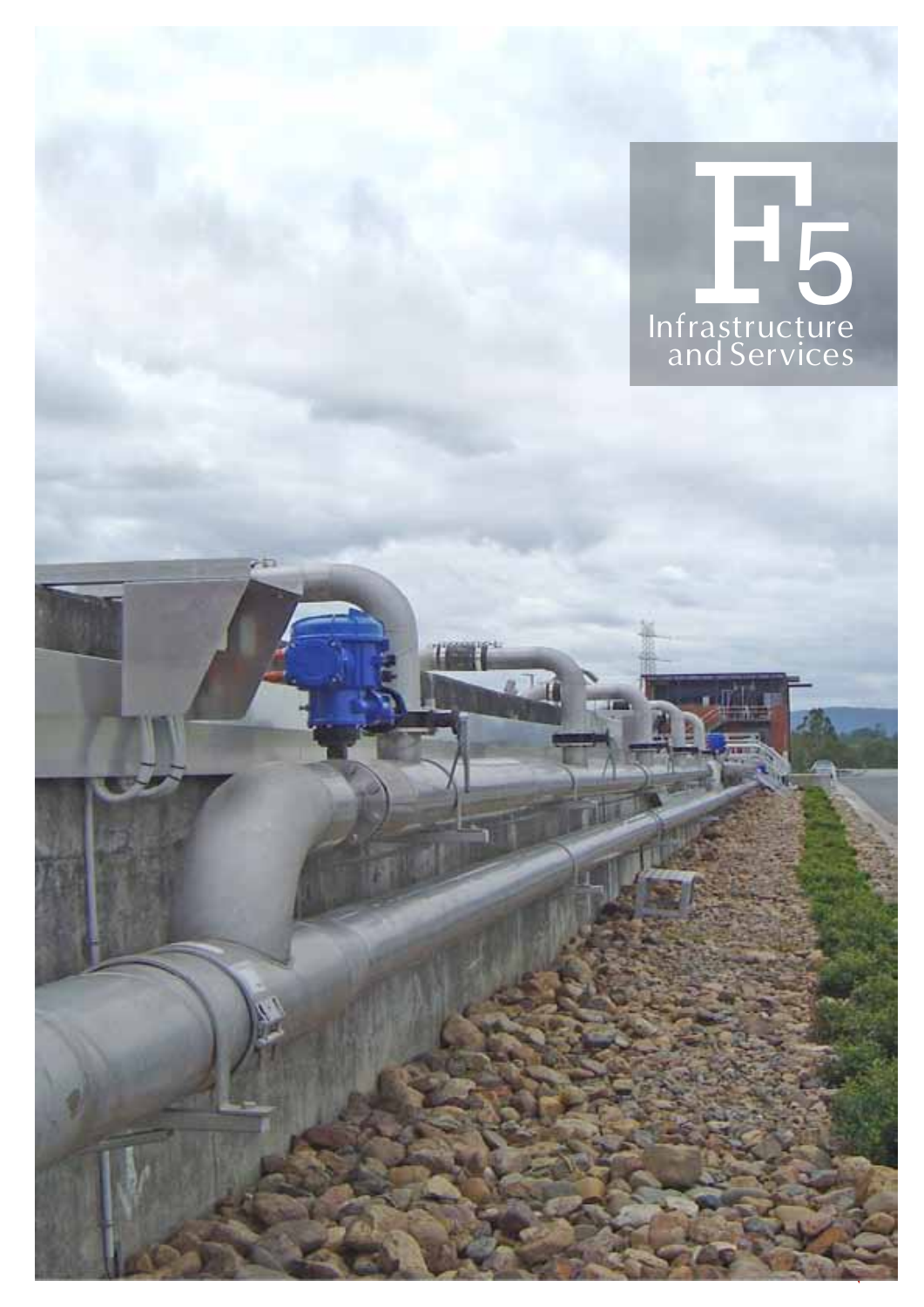**Ipswich is a City that can provide the infrastructure and community services required by residents to live their desired lifestyles.**

# **5.1 Theme - Infrastructure and Services**

The complex needs for infrastructure, facilities and services in the Ipswich community are met through Ipswich City Council, various State government departments, some private sector firms and the Federal government.

Local government is often described as the level of government closest to the community and as such are involved in the provision of services accessed on a daily basis such as local roads, water supply, waste services and sewerage, as well as community services such as libraries.

The increase in the numbers of residents will demand more infrastructure and delivery of community services.

In April 2005, the State Government released the South East Queensland Infrastructure Plan and Program. This was the first plan of its kind to be developed by the State at the regional scale, and it has indicated some very large infrastructure proposals (excluding transport infrastructure) for Ipswich, including:-

- $\triangleright$  Southern Regional Water Pipeline will secure the future sustainable development of Ipswich, Gold Coast and SEQ.
- Ø Western Corridor Recycled Water Scheme planning is underway for the recycling of water from Inswich and western Brisbane Treatment Plants, through commercial and industrial uses that do not require a drinking water standard.
- $\triangleright$  Ipswich Hospital redevelopment and two health hubs.
- $\triangleright$  Thirteen new schools in the Western Corridor.
- $\triangleright$  Electricity upgrades.

**Ipswich is atthe forefront of a technological revolution that includes the successful implementation of a model for a community based telecommunication company which is now being offered to community throughout Australia"**

> **Paul Casos,** CEO iTel Community Telco

There is a large amount of additional infrastructure items that will be provided to service new urban growth areas. These will be financed through developer contributions and Council funding. This process will be governed by

the development of Priority Infrastructure Plans (PIP) and Infrastructure Charges Schedules for urban areas.

The planning, design and funding of infrastructure is a process supported by legislation and integrated into the planning activities of local and State government. The new process facilitates a higher level of efficiency in the provision of infrastructure to the community. In overview the key flows and elements include:

The PIP defines:

- $\triangleright$  Councils infrastructure intent in developing the City.
- $\triangleright$  Sets out key assumptions on the size and scope of development and its relationship to infrastructure provision.
- $\triangleright$  Establishes Desired Standards of Service (DSS) for infrastructure required to service the community.
- $\triangleright$  Identifies a Priority Infrastructure Area.
- $\triangleright$  Contains the Infrastructure Charges Schedules required to fund the provision.

The physical designs and plans for infrastructure are developed and delivered through the "Plans for Trunk Infrastructure" (PFTI). These plans can then be translated into "Infrastructure Charges Schedules" and the scope of costs within them are a direct result of the standard of service adopted and the expected growth within the City.

The delivery of community services is the responsibility of a number of different federal and state government agencies. community service providers, local governments and private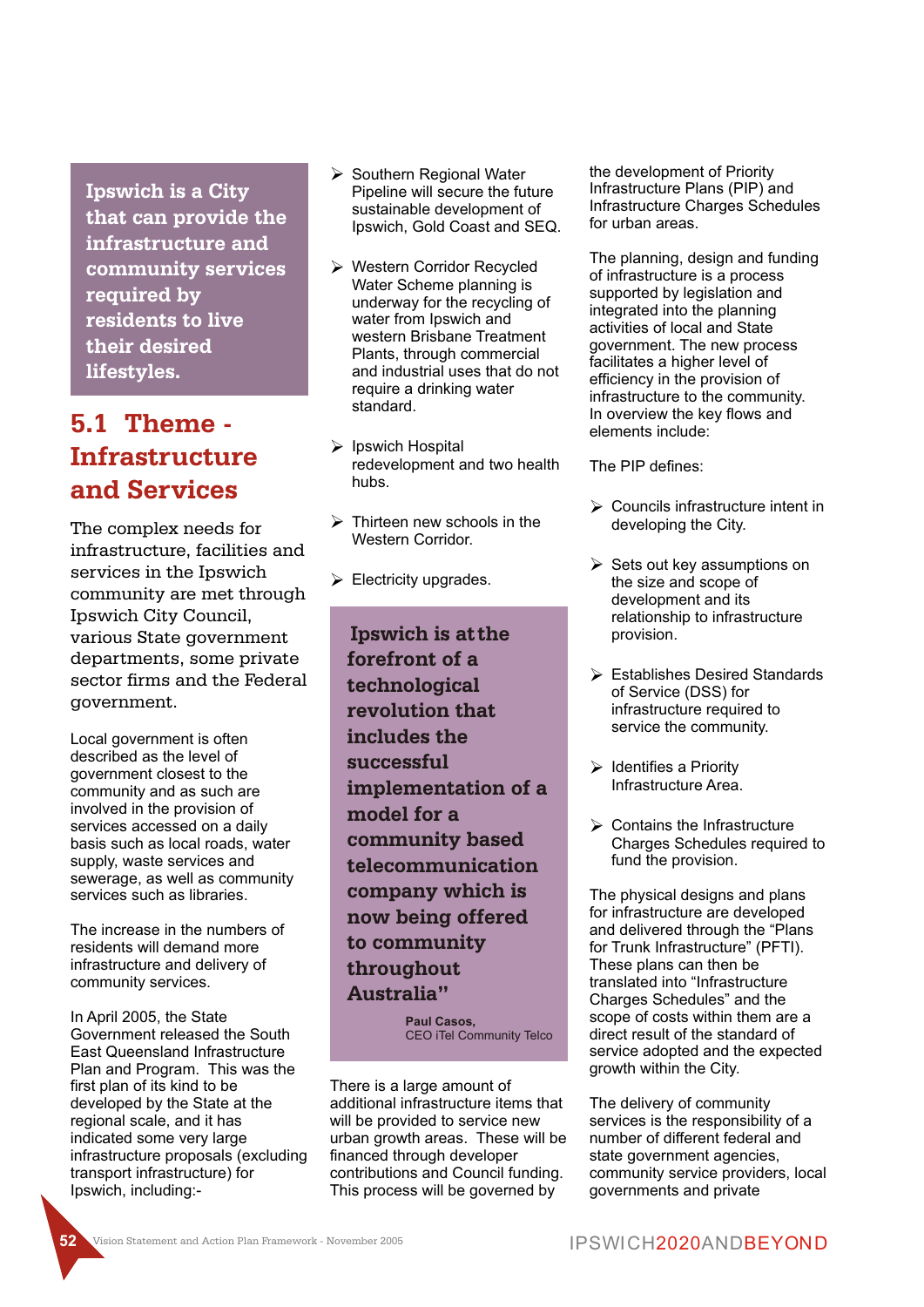developers. Coordination and collaboration is integral to ensuring the community services are delivered. Libraries, community centres, childcare

centres, and community meeting rooms are just some examples of facilities that contribute to the functioning of a community. Education, childcare, social

support services, and employment services are the types of services that should be delivered in a coordinated manner.

**Planning Scheme containing (PIP)**

- **\*** Planning Assumptions s **Desired Standards of Service**
- **Priority infrastructure Area**

#### **Plans for Trunk Infrastructure**

- **Network Planning**
- **Preliminary Design**
- **Identifies Capital Works Program**

**Infrastructure Charges Schedules**

- **Einancial Modelling**<br>**CELLINATION**<br>**CELLINATION**
- **Funding Decision**
- **Preparation of Charges Schedule**

**5.2 Summary of Goals and Strategies - Infrastructure and Services**

# **IS Goal 1 - Integrated Infastructure Planning and Provision**

Infrastructure leads development and through the collaborative planning efforts of a range of stakeholders, investment is directed towards delivering the desired outcomes of the Ipswich community and businesses in a timely manner.

**Strategy IS 1.1**

Community Participation: Consider the specific needs of the Ipswich community in determining infrastructure requirements.

- $\triangleright$  Engage the community to determine the expectations and standards of delivery of infrastructure.
- $\triangleright$  Conduct community consultation activities in the planning and design stages of large scale infrastructure projects.
- $\triangleright$  Include a community awareness component in the application for new technologies and infrastructure provision.

## **Strategy IS 1.2**

Plan and Review Provision of Infrastructure: Undertake strategic infrastructure planning and periodically review the provision of infrastructure and services.

- $\triangleright$  Prepare and implement desired standards for infrastructure provision.
- $\triangleright$  Prepare planning assumptions based on population growth and demand.
- $\triangleright$  Prepare and implement development thresholds for infrastructure provision.
- $\triangleright$  Identify and protect corridors that may be required for future infrastructure provision.
- $\triangleright$  Develop detailed plans for trunk infrastructure.
- $\triangleright$  Identify and implement opportunities to provide local treatment / generation plants for utilities in growth areas.
- $\triangleright$  Plan all major infrastructure projects in accordance with Environmental Impact Assessment and Social / Community Impact Assessment.

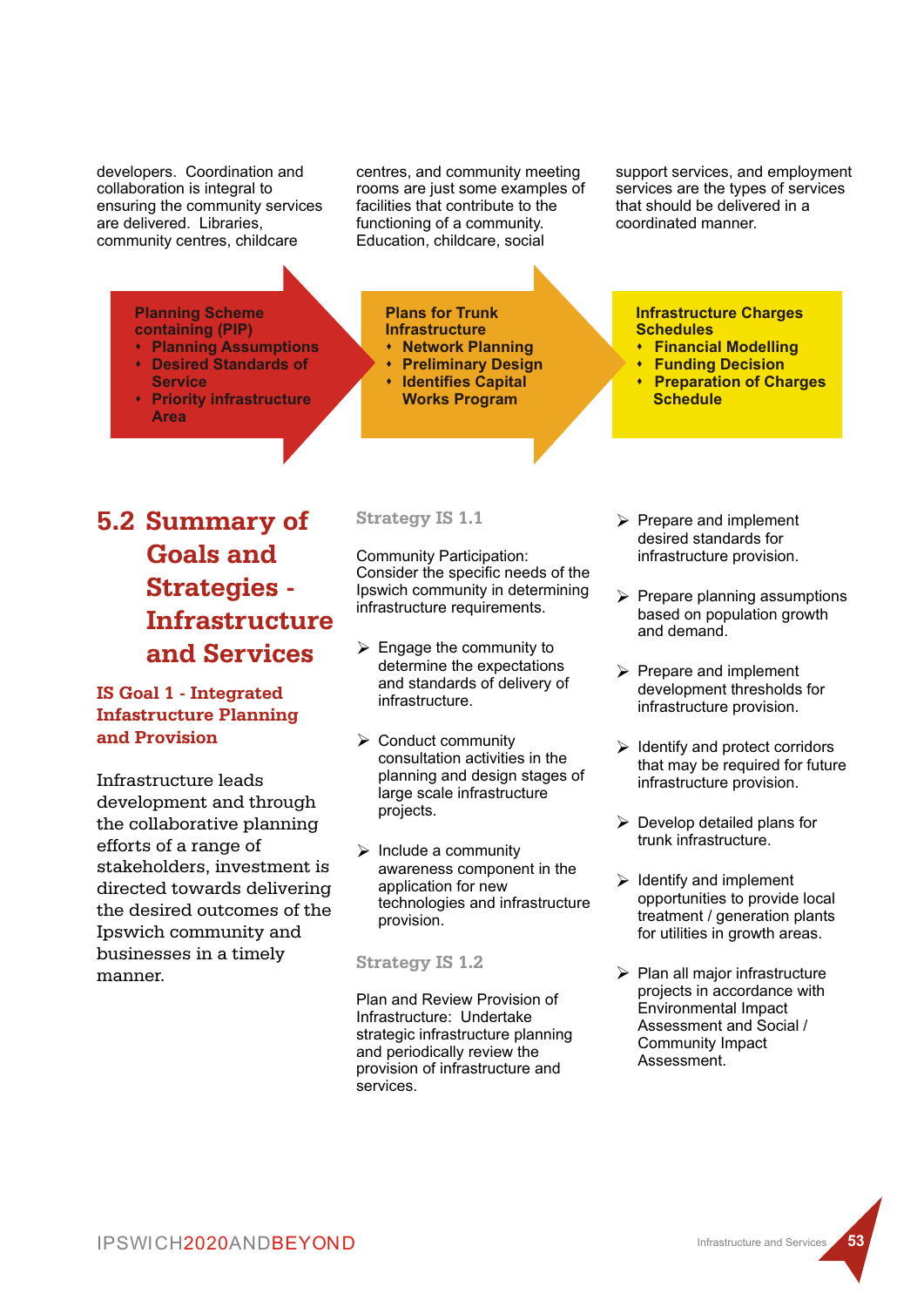**Strategy IS 1.3**

Partnerships for Infrastructure Delivery: Identify opportunities to form partnerships to deliver infrastructure requirements.

- $\triangleright$  Develop local expertise to assess and review public private partnerships.
- $\triangleright$  Actively seek technical and funding partners for public private partnerships.

**Strategy IS 1.4**

Fund Infrastructure and Services: Identify funding opportunities to deliver infrastructure and services in a timely and co-ordinated manner.

Ø Develop a Capital Works Program.

**Strategy IS 1.5**

Provide Infrastructure: Infrastructure is delivered in accordance with Priority Infrastructure Plans, in a manner that reflects community priorities and standards and does not pose significant risk to environmental assets or community values.

- $\triangleright$  Implement major infrastructure planning frameworks.
- $\triangleright$  Prepare and implement Priority Infrastructure Plans.
- $\triangleright$  Implement the recommendations of Environmental Impact Assessments and Social/Community Impact Assessments.

**Strategy IS 1.6**

Maintain Infrastructure: Ensure that current infrastructure is maintained and upgraded in accordance with the needs of the community.

- $\triangleright$  Develop a comprehensive suite of Asset Management Plans.
- $\triangleright$  Develop a monitoring process and community surveys to determine the success of infrastructure to deliver.

### **Strategy IS 1.7**

Infrastructure Outcomes for the Present and the Future: Share the benefits and costs of infrastructure provision equitably within and across current and future generations.

- $\triangleright$  Prepare optional and capital cost estimates and benchmark these against population growth and demand.
- $\triangleright$  Demonstrate the projected financial and environmental impact of delays in infrastructure decisions.

# **IS Goal 2 - Coordinated Community Services**

The community services provided in the City of Ipswich are accessible, delivered in a co-ordinated manner and cater for the vast array of social issues that occur in the community.

### **Strategy IS 2.1**

Integrated Service Approach: Ensure community services are delivered in a co-ordinated manner which provides accessible services and addresses community need.

- $\triangleright$  Establish minimum essential standards of provision for both built and social networks of community services.
- $\triangleright$  Annual auditing and review of the level of service provision and forward provision to respond to population growth in Ipswich.
- $\triangleright$  Establish innovative funding models for the ongoing management and administration of community facilities.
- $\triangleright$  Undertake a Needs Assessment of the community services required in Ipswich.
- Ø Prepare a Community Facilities Plan.
- $\triangleright$  Establish community service providers networks that foster exchange of information and coordination of activities.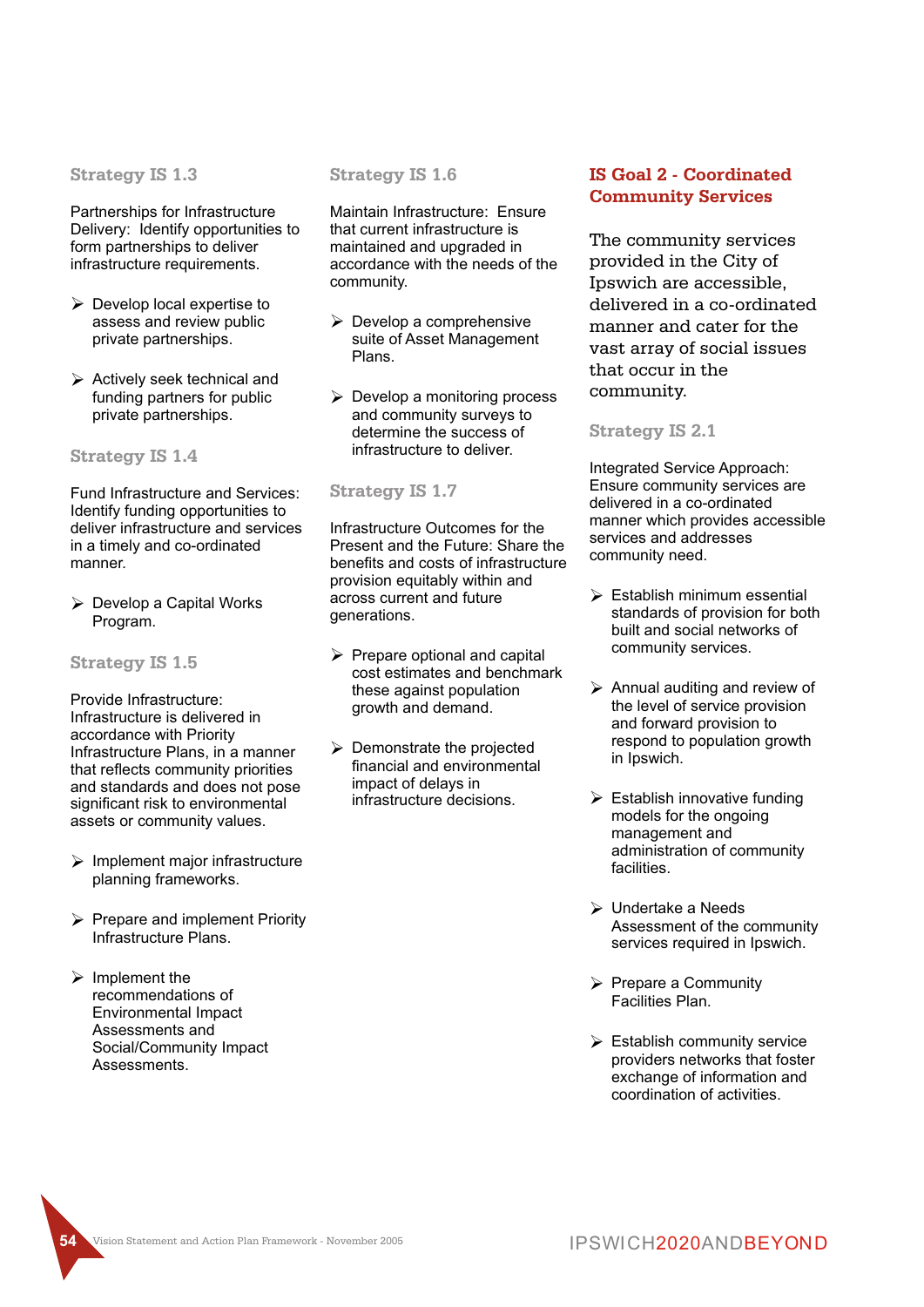- $\triangleright$  Engage the local community in the planning and design of community facilities and programs.
- $\triangleright$  Improve information regarding the respective service responsibilities of community service agencies and processes of customer service.

# **Strategy IS 2.2**

Health and Emergency Services: Ipswich residents have access to a range of quality health and emergency services in accordance with community expectations and national and international standards.

- $\triangleright$  Improve the quality and number of health facilities for children and aged.
- $\triangleright$  Increase the number of specialist services in mental health and counselling.

## **Strategy IS 2.3**

Education and Childcare Services: Ipswich residents have access to a range of quality education facilities and child care services.

- $\triangleright$  Identify guidelines for the provision of education facilities.
- $\triangleright$  Undertake collaborative strategic planning for the location of both public and private schools.
- $\triangleright$  Plan for the provision of a network of child care services.

# **IS Goal 3 - Water: A Valuable Resource**

The City of Ipswich respects the value of its precious water resources and manages them in a manner to ensure their sustainable use.

## **Strategy IS 3.1**

Water Supply: Provide infrastructure required to supply water to urban and rural residents, industry and business in accordance with community needs.

- $\triangleright$  Establish and maintain regional networks regarding the strategic management of water resources in South East Queensland.
- $\triangleright$  Establish an Excellence Award for Sustainable Water Use.
- $\triangleright$  Identify and implement opportunities to provide for dual reticulation systems.

## **Strategy IS 3.2**

Water Conservation to Minimise Demand: Implement water conservation measures including community, industry and business education campaigns to minimise demand.

- $\triangleright$  Require all new developments to install rainwater tanks.
- $\triangleright$  Identify and implement opportunities to collect and treat stormwater and waste water for non-potable uses.
- $\triangleright$  Establish a community based Water Resources Taskforce.

## **Strategy IS 3.3**

Align Water Quality and Source with Use: Ensure potable and recycled waters are 'fit for purpose'.

- $\triangleright$  Provide incentive programs for recycled water use in businesses and industry.
- $\triangleright$  Identify and promote opportunities for onsite treatment and use of wastewater.
- $\triangleright$  Investigate and implement opportunities to use recycled water for irrigation of open space.
- $\triangleright$  Identify opportunities for colocation of industries to share resources such as water.
- $\triangleright$  Prepare and implement a Recycled Water Strategy for Ipswich.
- $\triangleright$  Undertake a public awareness program to inform the community of the values of recycled water.
- $\triangleright$  Prepare and implement a Sewer Strategy.

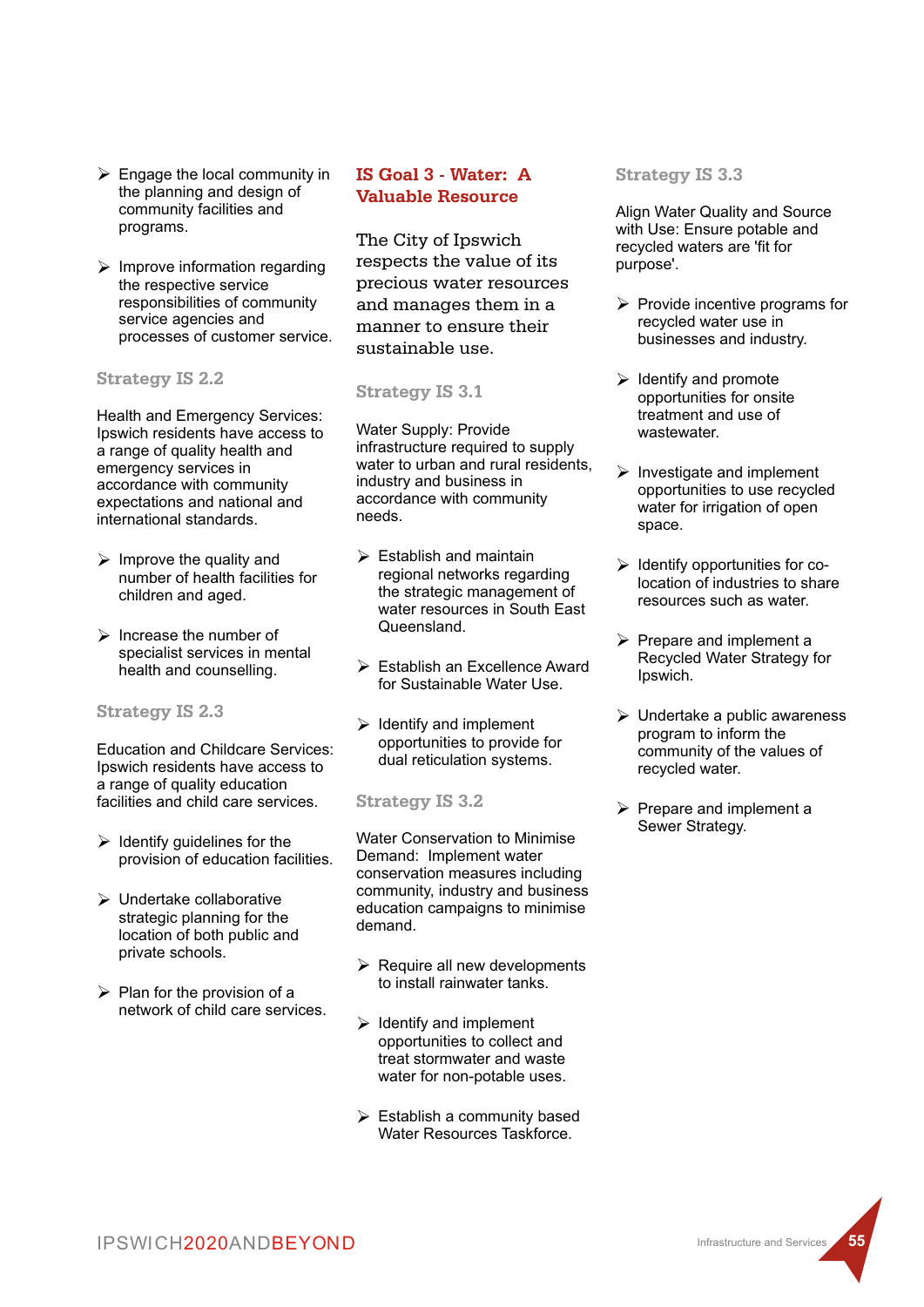# **IS Goal 4 - Energy Supply**

Ipswich has energy supplies to meet the needs of residents, industry and commerce and is a major user of energy generated from renewable sources.

## **Strategy IS 4.1**

Provision of Energy: Ensure urban and rural residents, commerce and industry have access to the most appropriate energy in accordance with community needs.

- $\triangleright$  Encourage the development of strategic planning for energy provision.
- $\triangleright$  Ensure service standards are met.
- $\triangleright$  Monitor supply of energy to emerging industrial areas.
- $\triangleright$  Investigate supply of renewable energy to power street lights.
- $\triangleright$  Implement and enhance programs to reduce demand of non-renewable energy.

**Strategy IS 4.2**

Encourage Renewable Energy Technologies: Encourage residents, industry, local businesses and service providers to utilise renewable energy technologies.

- $\triangleright$  Implement more green power projects.
- $\triangleright$  Research small scale renewable energy generation in new developments.

# **IS Goal 5 - Technologically Advanced Community**

Ipswich is a community well connected through telecommunications with the latest advancements in information and telecommunication technologies.

### **Strategy IS 5.1**

Provision of Information and Communication Technologies: Ensure residents, commerce and industries have access to the most appropriate telecommunication technologies in accordance with community needs.

- $\triangleright$  Upgrade local telecommunications exchanges to deliver ADSL services.
- $\triangleright$  Prepare and implement an Information and Telecommunications Strategy.
- $\triangleright$  Finalise and implement the Brisbane and South East **Queensland Telecommunications** Infrastructure Strategy.
- $\triangleright$  Identify standards for infrastructure which prioritises fibre optic cabling provision.

# **IS Goal 6 - Managing Waste as a Resource**

Ipswich has taken on the challenge of managing waste as a resource, realising the positive potentials for the environment and where possible deriving the associated economic benefits.

### **Strategy IS 6.1**

Provision of Waste Management Options: Ensure residents, visitors, commerce and industry have access to options for managing discarded resources and the beneficial disposal of waste.

- $\triangleright$  Develop a Waste Management Infrastructure Master Plan.
- $\triangleright$  Development and implement a Waste Management Strategy.
- $\triangleright$  Provide information regarding waste management through environmental education programs.
- $\triangleright$  Develop an Anti-littering and City Beautification Strategy.